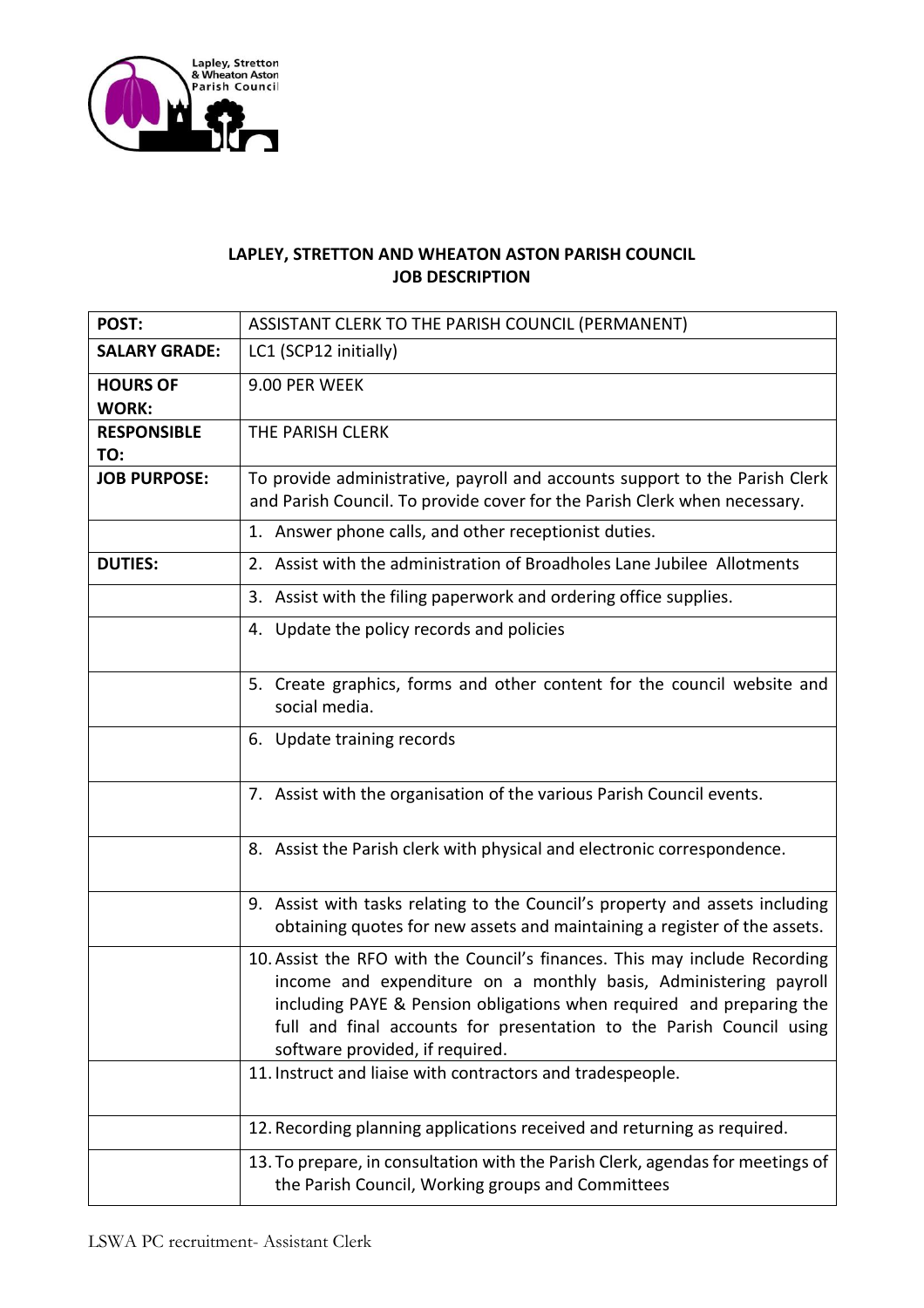

| 14. To ensure the statutory and other provisions governing or affecting the<br>running of the Parish Council are observed in the absence of the Parish<br>Clerk. Additional hours may be required to achieve this |
|-------------------------------------------------------------------------------------------------------------------------------------------------------------------------------------------------------------------|
| 15. To attend and minute all meetings as necessary of the Parish Council, its<br>Working Groups, Committees and Sub-committees in the absence of the<br>Parish Clerk.                                             |
| 16. To take responsibly for the maintenance requirements of the parish by<br>logging and actioning issues raised from weekly inspections                                                                          |
| 17. To attend training courses on the work and role of the Clerk as required<br>by the Parish Council and for personal development (these may be<br>outside of office hours)                                      |
| 18. To complete the administration of the Parish Council Website and keep<br>the website and social media up to date and relevant.                                                                                |
| 19. To be responsible for the councils IT needs                                                                                                                                                                   |

| <b>GENERAL DUTIES</b> | 1. | To comply with all policies and procedures of the Parish Council.                                                                                                                                                                                        |
|-----------------------|----|----------------------------------------------------------------------------------------------------------------------------------------------------------------------------------------------------------------------------------------------------------|
|                       | 2. | To act with a high degree of professionalism, personal integrity and<br>probity, ensuring trust is maintained in the work undertaken by the<br>post holder and in relationships with employees, customers and<br>partners.                               |
|                       | 3. | To take reasonable care for the health and safety of yourself and other<br>persons who may be affected by your acts or omissions and to comply<br>with the Parish Council's Health & Safety Policy, other relevant policies<br>and relevant legislation. |
|                       | 4. | Form good working relationships with other councils, authorities, the<br>public and councillors                                                                                                                                                          |
|                       | 5. | To ensure that equality is an integral part of service design/delivery in<br>accordance with the Council's Single Equality Scheme and its<br>employment policies, practices and procedures.                                                              |
|                       | 6. | To work with initiative and complete work that has not been dictated<br>using the council's action plan for guidance                                                                                                                                     |
|                       | 7. | To undertake any other duties that may be required.                                                                                                                                                                                                      |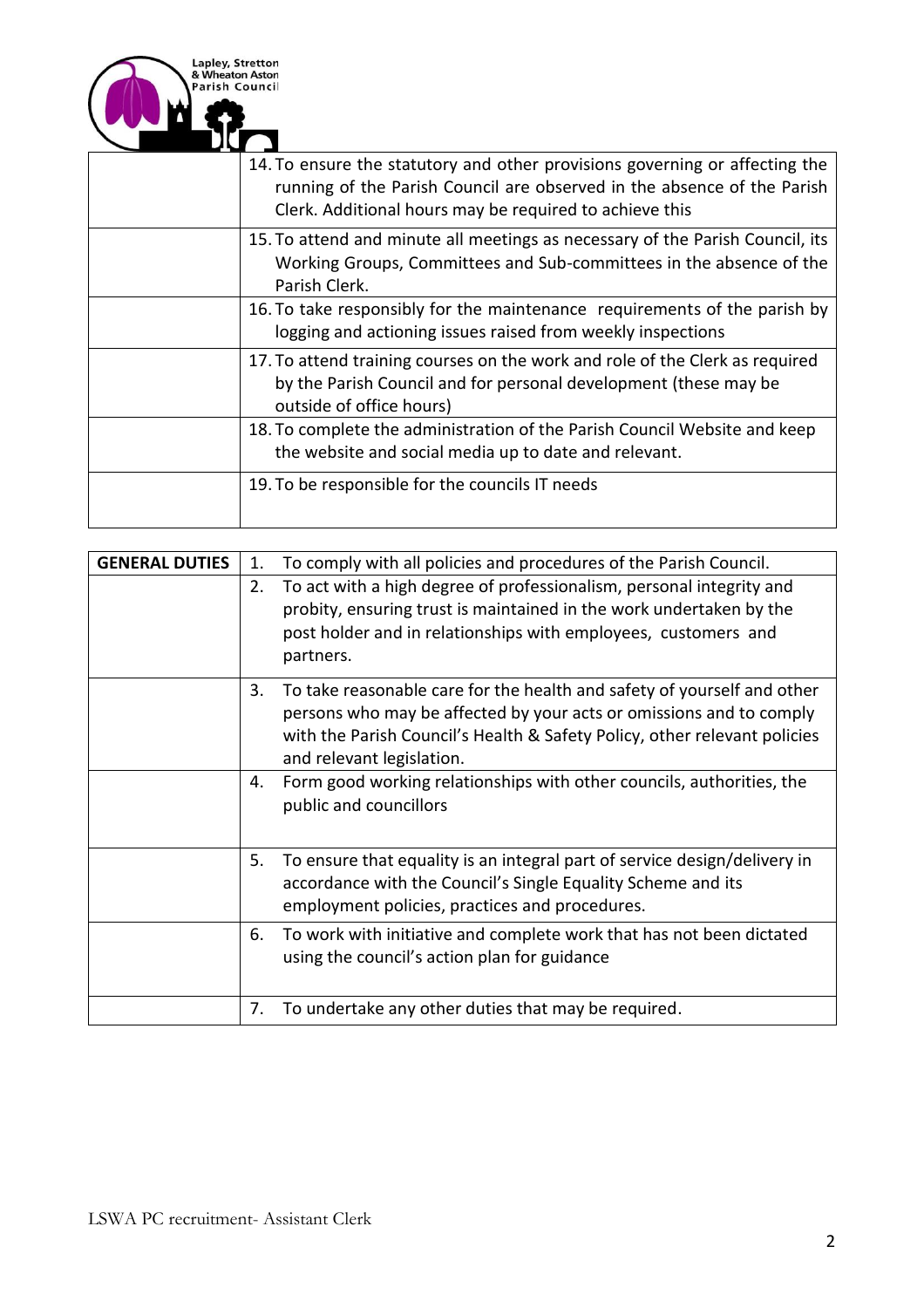

## **LAPLEY, STRETTON AND WHEATON ASTON PARISH COUNCIL PERSON SPECIFICATION**

| Job Title: Assistant Clerk      | <b>Service Area: N/A</b>            | <b>Grade: LC1</b>         |
|---------------------------------|-------------------------------------|---------------------------|
| <b>Location: Parish Council</b> | Hours: 9 hours per week (days to be | <b>Reports to: Parish</b> |
| offices                         | agreed)                             | Clerk                     |

The Person Specification is intended to give prospective candidates a better understanding of the post requirements. It will be used as part of the recruitment process in identifying and short listing candidates.

| <b>FACTORS</b>        | <b>ESSENTIAL</b>                                                                     | <b>DESIRABLE</b>                                                                                                                                                                                                                                                                                           | <b>MEASURED BY</b>                               |
|-----------------------|--------------------------------------------------------------------------------------|------------------------------------------------------------------------------------------------------------------------------------------------------------------------------------------------------------------------------------------------------------------------------------------------------------|--------------------------------------------------|
| <b>Qualifications</b> | Good standard of English<br>and Mathematics to Level<br>4 (old $GCSE - C$ or above)  | <b>ILCA Qualification</b><br><b>CILCA Qualification</b>                                                                                                                                                                                                                                                    | Application<br>and Interview                     |
| <b>Experience</b>     | Computer skills ie Word,<br>Excel, Powerpoint and<br>Publisher, office 365           | Working with the<br>public<br><b>Organising Community</b><br>Events                                                                                                                                                                                                                                        | Application<br>and Interview                     |
| Knowledge             | Knowledge of payroll and<br>finance software<br>Knowledge of accounting<br>processes | Knowledge of Local<br>Government/Pension<br>Scheme<br>Knowledge of Edge<br>(Accounting Software)<br>Knowledge<br>of<br>Local<br>Government structure<br><b>Facilities Software</b><br>Website and social<br>media management<br>Knowledge of<br>WordPress, MS forms,<br>and Canva would be an<br>advantage | Application,<br>Interview and<br>Assessment test |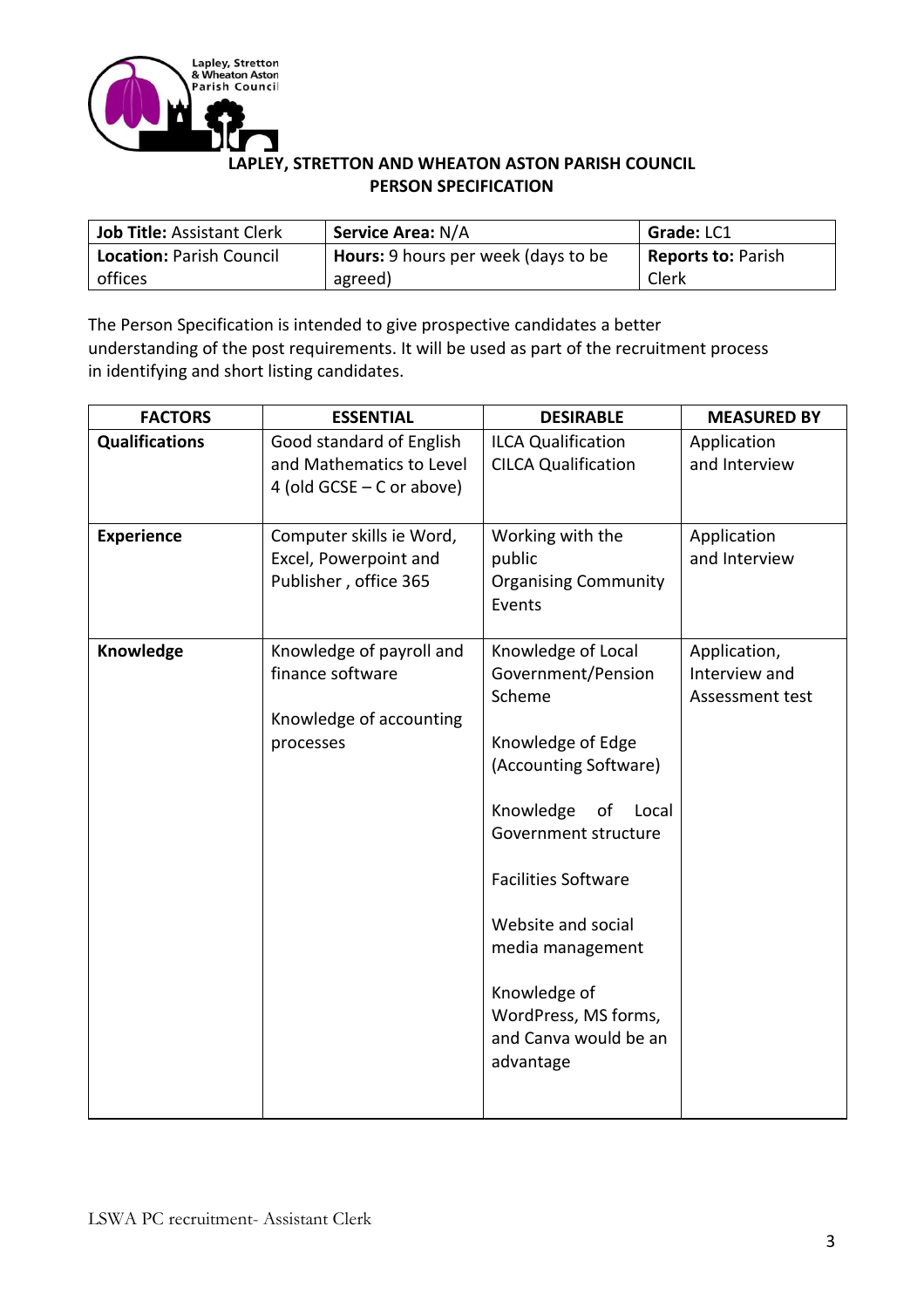

| <b>Competencies</b><br>keyboard skills<br>Interview,<br>media management<br>Assessment test<br>communicate clearly,<br>$\bullet$<br>accurately and<br>helpfully with staff,<br>councillors,<br>contractors and<br>visitors and handle all<br>phone enquiries in the<br>same way<br>work effectively and<br>$\bullet$<br>efficiently under<br>pressure<br>Good written and<br>$\bullet$<br>verbal communication            |
|---------------------------------------------------------------------------------------------------------------------------------------------------------------------------------------------------------------------------------------------------------------------------------------------------------------------------------------------------------------------------------------------------------------------------|
|                                                                                                                                                                                                                                                                                                                                                                                                                           |
| skills<br>problem-solver with a<br>$\bullet$<br>'can-do' approach<br>IT literate<br>$\bullet$<br>Ability to work<br>$\bullet$<br>effectively with a team<br>and relate well to<br>colleagues and<br>Councillors<br>Self-motivated and<br>$\bullet$<br>proactive, ability to<br>take the initiative or<br>follow as required.<br>High personal degree of<br>integrity and<br>trustworthiness to deal<br>with public money, |